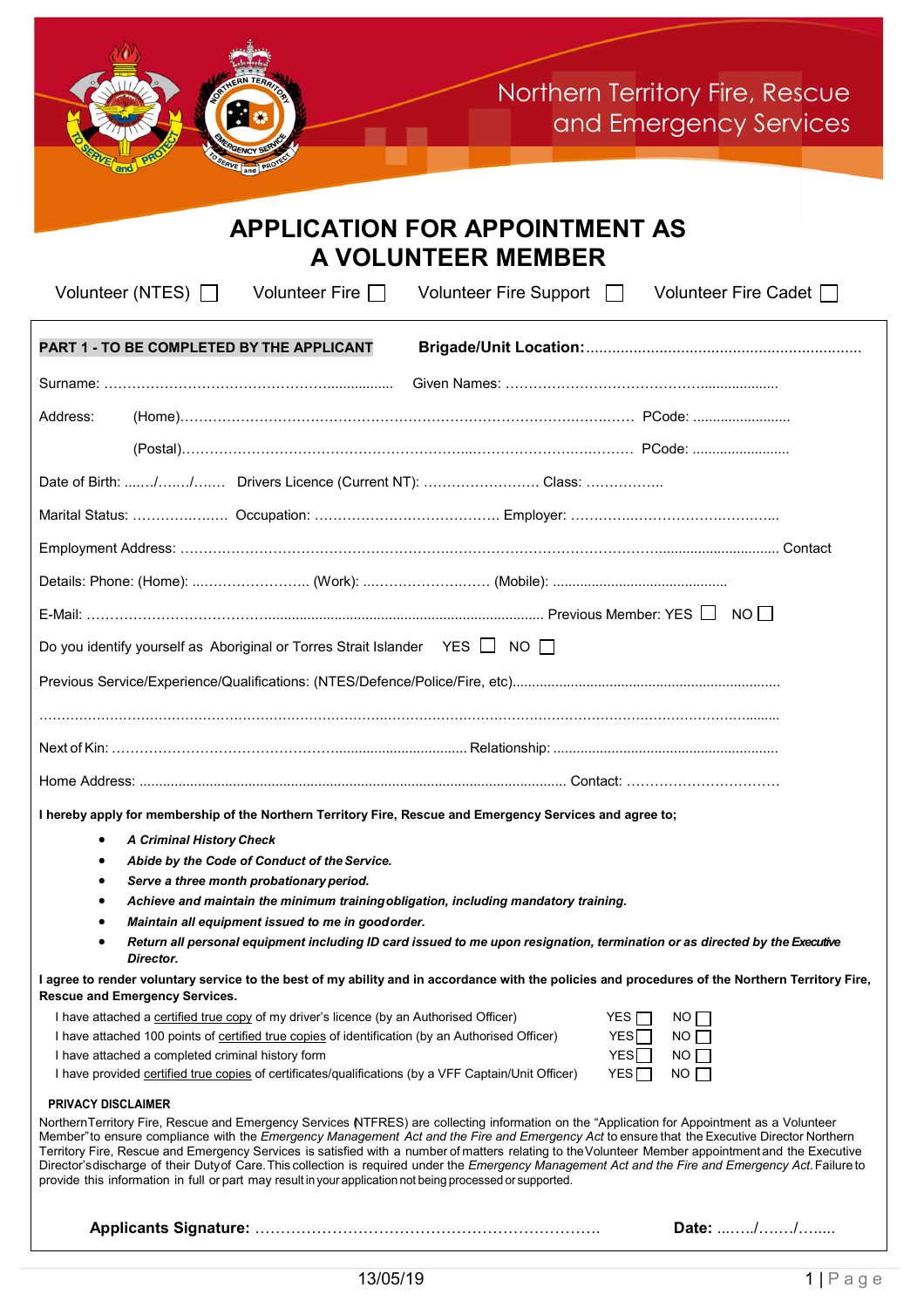# APPLICANT'S STATEMENT OF PERSONAL MEDICAL HISTORY

Are you now suffering from, or have you ever suffered from, any of the following disabilities?

| Yes/No                                                    |  | Yes/No                                       |  |
|-----------------------------------------------------------|--|----------------------------------------------|--|
| Nervous fatigue or neurasthenia                           |  | Dizziness or turns                           |  |
| Mental or nervous conditions                              |  | Attack of unconsciousness or weakness        |  |
| Anxiety state                                             |  | Anaemia or haemorrhage                       |  |
| Depression                                                |  | Recurrent pain in the chest                  |  |
| Difficulty in sleeping                                    |  | Hernia (rupture)                             |  |
| Epilepsy or fits                                          |  | Asthma                                       |  |
| <b>Persistent Headaches</b>                               |  | Discharge from ears or perforated<br>eardrum |  |
| Coronary artery disease                                   |  | Deafness                                     |  |
| Operation on the heart                                    |  | <b>Diabetes</b>                              |  |
| High blood pressure                                       |  | Skin eruption or rash                        |  |
| Disease of the heart or blood vessels                     |  | Cancer or any kind of tumour                 |  |
| Any disease of the blood                                  |  | <b>Bronchitis</b>                            |  |
| Dyspepsia, disease or ulcer of the<br>stomach or duodenum |  | Hay fever or allergic rhinitis               |  |
| Frequent indigestion or vomiting attacks                  |  | Goitre or thyroid disease                    |  |
| Gall bladder disease                                      |  | Dermatitis or eczema                         |  |
| Disease of the liver                                      |  | <b>Tropical diseases</b>                     |  |
| Jaundice or hepatitis                                     |  | Infectious diseases                          |  |
| Do you wear spectacles                                    |  | Colour blindness or impairment               |  |
| Previous/Recurrent back injury                            |  | Other (give details)                         |  |

If yes to any of the above, a medical clearance may be requested

Comments (include significant past medical or surgical history):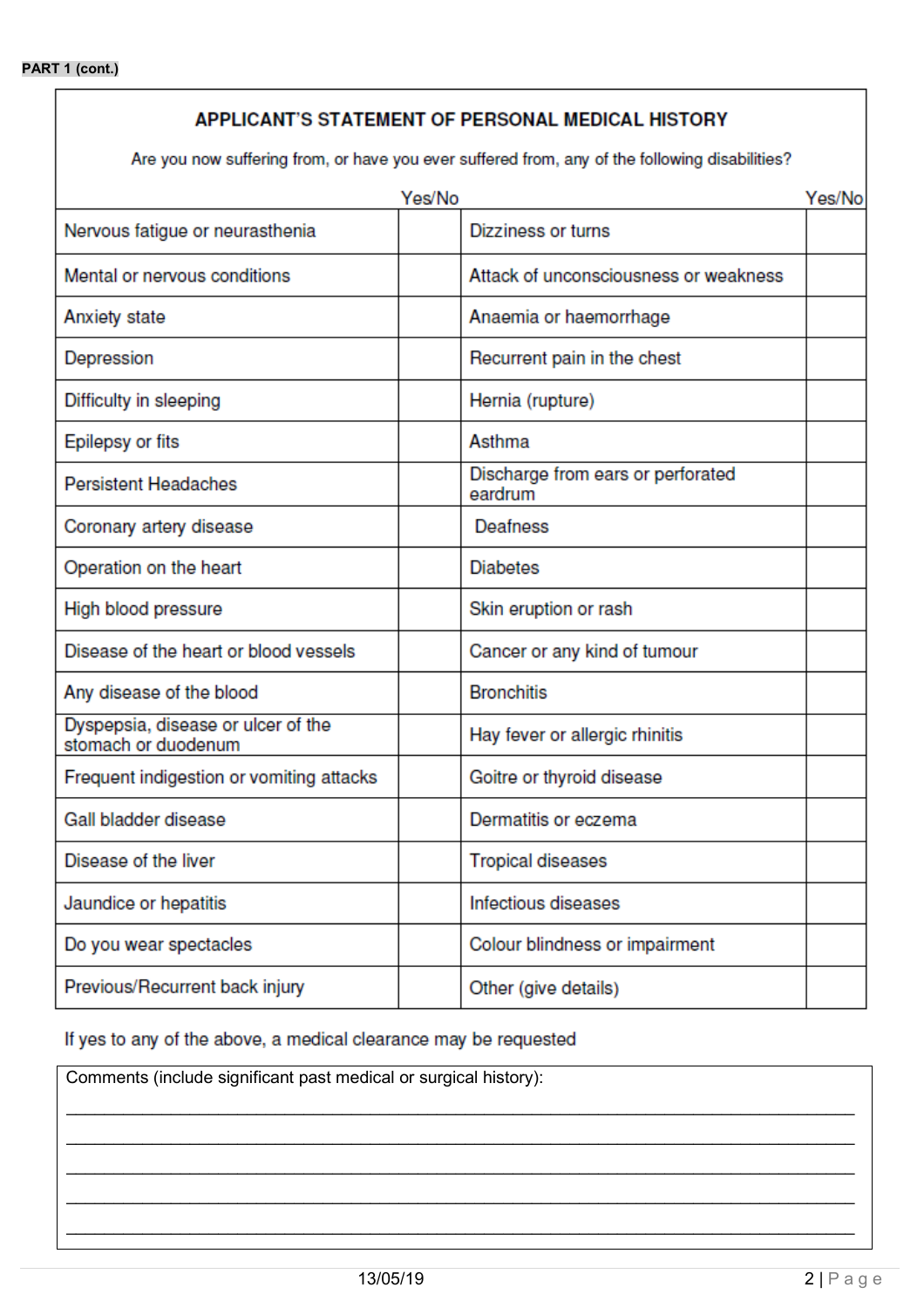| <b>PART 2 - ENDORSEMENT OF Unit Officer/Local Controller or LFF/OIC or FERG/Rural/Remote Volunteer</b><br>Captain.<br>(If OIC/LFF of Regional Fire Station has signed here, next signature required in Part 4) |  |  |
|----------------------------------------------------------------------------------------------------------------------------------------------------------------------------------------------------------------|--|--|
| Application Recommended/Not Recommended                                                                                                                                                                        |  |  |
| <b>NAME:</b><br><u> 2008 - Johann John Stone, mars et al. (2008)</u>                                                                                                                                           |  |  |
|                                                                                                                                                                                                                |  |  |
|                                                                                                                                                                                                                |  |  |
|                                                                                                                                                                                                                |  |  |
|                                                                                                                                                                                                                |  |  |
|                                                                                                                                                                                                                |  |  |
| PART 3 - ENDORSEMENT OF Area Manager or SSO/SO Northern/Southern Command                                                                                                                                       |  |  |
| Application Recommended/Not Recommended                                                                                                                                                                        |  |  |
| <b>NAME:</b><br><u> 2008 - Jan Barnett, amerikansk politiker (d. 18</u>                                                                                                                                        |  |  |
|                                                                                                                                                                                                                |  |  |
|                                                                                                                                                                                                                |  |  |
|                                                                                                                                                                                                                |  |  |
|                                                                                                                                                                                                                |  |  |
| PART 4 - ENDORSEMENT OF Regional Manager North/South or District Officer Northern/Southern Command                                                                                                             |  |  |
| Application Recommended/Not Recommended                                                                                                                                                                        |  |  |
| <b>NAME:</b><br><u> 2008 - Jan James James James James James James James James James James James James James James James James Ja</u>                                                                          |  |  |
|                                                                                                                                                                                                                |  |  |
|                                                                                                                                                                                                                |  |  |
|                                                                                                                                                                                                                |  |  |
|                                                                                                                                                                                                                |  |  |
| <b>PART 5 - APPROVAL OF Director NTES or Chief Fire Officer NTFRS</b>                                                                                                                                          |  |  |
| <b>Application</b> Approved/Not Approved                                                                                                                                                                       |  |  |
| <b>NAME:</b><br><u> 1990 - Paris Paris, president eta provincia eta president</u>                                                                                                                              |  |  |
|                                                                                                                                                                                                                |  |  |
|                                                                                                                                                                                                                |  |  |
|                                                                                                                                                                                                                |  |  |
|                                                                                                                                                                                                                |  |  |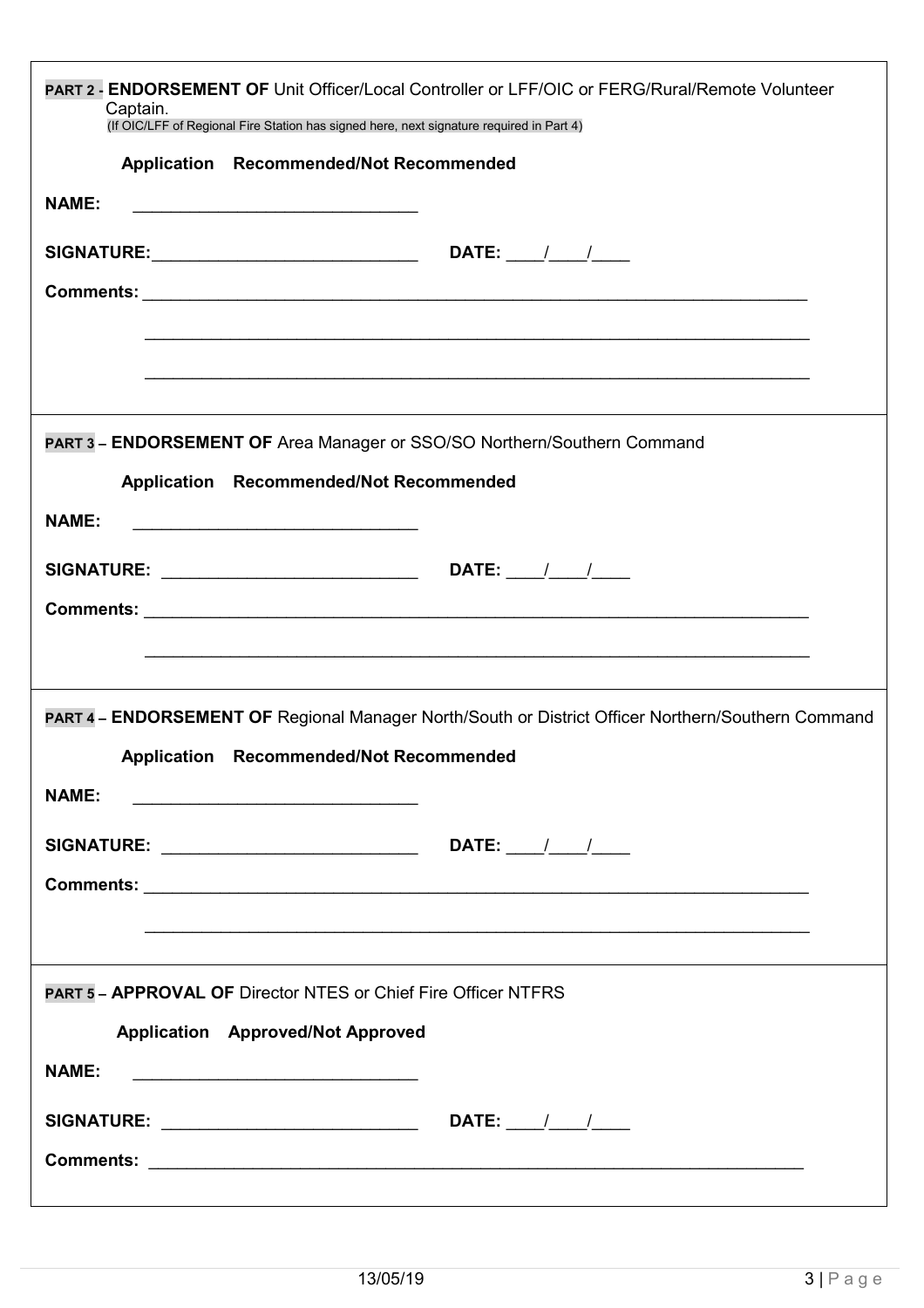# **PART 6 NTFRES VOLUNTEER IDENTIFICATION CARD Application Form**

# **Instructions for Volunteers:**

- 1. Complete this form
- 2. Sign the signature box in a black permanent marker (not pen); USE THE WHOLE BOX FOR YOUR SIGNATURE
- 3. Attach a digital photograph of yourself (head and shoulders) against a plain background; ensure file is named with your SURNAME then given name (e.g. SMITH Craig).
- 4. Submit completed form and photo file to your Unit Officer/SO Northern Command or LFF/OIC of Regional Station.

### **Volunteer Details (please print in capitals)**

Full Name: ……………………………………………………………………………………………………………

NTFRES Volunteer Unit/Brigade: ……………………………………………………………………………………

# **Office Use Only**

Volunteer Registration Number: ……………

# **Signature Box**

# **Instructions for Unit Officer/SO Northern Command or OIC/LFF of Regional Station**

- 1. Unit Officer to email the Volunteer application and Criminal History Check to the Area Manager.
- 2. SO Northern or OIC/LFF email Criminal History Check to Referrals and wait for History to be returned.
- 3. Email photograph of volunteer to your Support Fire [Northern/](mailto:stacey.gilchrist@nt.gov.au)Southern or Support NTE[S Northern.](mailto:suzanne.mccrystal@pfes.nt.gov.au)

### **Instruction for Area Manager and Regional Manager North/South**

- 1. Area Manager to endorse and send to Support NTES Northern/Southern to process Criminal History Check and on return forward to Regional Manager North/South.
- 2. Regional Manger to endorse and return to Support NTES Northern/Southern to complete Volunteer application processing and send to Director NTES.

## **Instructions for Director NTES/NTFRES Executive Director**

- 1. Send or hand over signed original form to Support NTES Northern/Southern or NTFRES Executive Assistant.
- 2. NTRES Executive Assistant to email approved form to Support Fire Northern/Southern Command.
- 3. Support NTES Northern/Southern to organise ID Cards through facilities.
- 4. Support NTES Northern/Southern and Support Fire Northern/Southern Command to update relevant databases. TRIM Application to HP Records Manager. Gazette Notice, SMS, SPOK Messenger (Regional Stations) and ICAD.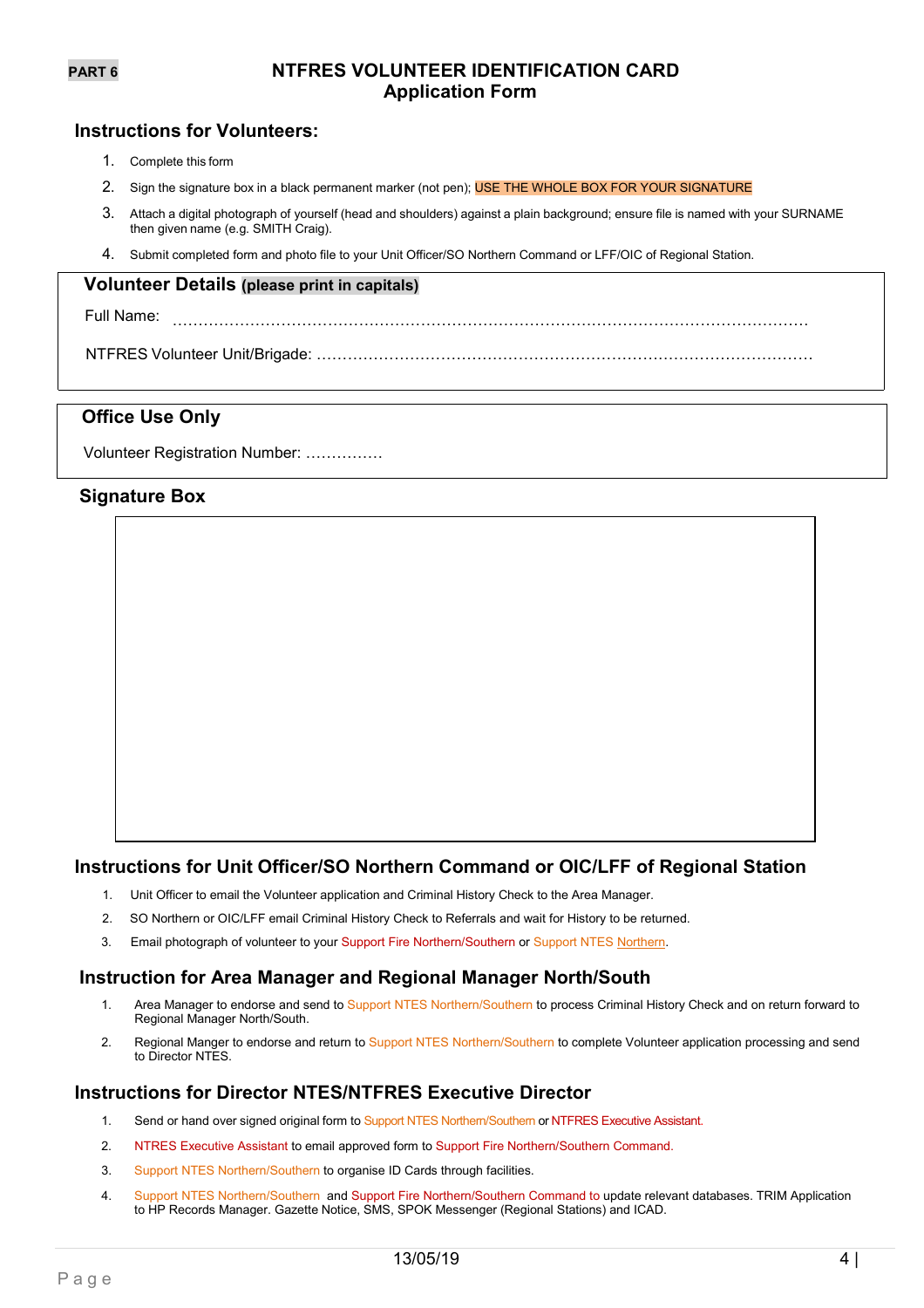| Northern Territory Police                                                                                                                    |                                                                                                                                                   |
|----------------------------------------------------------------------------------------------------------------------------------------------|---------------------------------------------------------------------------------------------------------------------------------------------------|
|                                                                                                                                              | <b>AUTHORITY TO RELEASE CRIMINAL HISTORY</b><br>AND INFORMATION HOLDINGS, INCLUDING SPENT CONVICTION<br>(Release of information to a Third Party) |
| <b>ONLY FOR USE OF</b><br>THE NORTHERN TERRITORY POLICE, FIRE & EMERGENCY SERVICES<br>(Please tick one:) EMPLOYEES, VOLUNTEERS CONTRACTORS   | <b>Date Received:</b> / /<br><b>Receipt No. (For Contractors, FEE</b><br><b>Please Note:</b> Turn around is within 15<br>working days.            |
| <b>Please use BLOCK LETTERS</b>                                                                                                              |                                                                                                                                                   |
| (Family Name)                                                                                                                                | (Given Names)                                                                                                                                     |
| (Family Name)                                                                                                                                | (Given Names)                                                                                                                                     |
|                                                                                                                                              | (Include any other names by which known/or previous names legally held, including name change by Deed Poll)                                       |
|                                                                                                                                              |                                                                                                                                                   |
|                                                                                                                                              |                                                                                                                                                   |
|                                                                                                                                              | (Town/City, State, Country)                                                                                                                       |
|                                                                                                                                              |                                                                                                                                                   |
| *Telephone Number                                                                                                                            | Postcode                                                                                                                                          |
| Territories and or international addresses. *Write N/A if not applicable.                                                                    | *Periods of residence during the past five (5) years, including the Northern Territory, all Australian States and                                 |
| Period                                                                                                                                       | <b>Full Address</b>                                                                                                                               |
|                                                                                                                                              |                                                                                                                                                   |
|                                                                                                                                              |                                                                                                                                                   |
|                                                                                                                                              |                                                                                                                                                   |
|                                                                                                                                              |                                                                                                                                                   |
| Applicant must present the original of two of the following three identification types<br>and have copies certified by an Authorised Officer |                                                                                                                                                   |
|                                                                                                                                              | State/Territory of Issue                                                                                                                          |
|                                                                                                                                              | Place of Issue                                                                                                                                    |

**I HEREBY CONSENT** to a check of criminal records, or other information, kept by the Northern Territory Police of Australia interstate and overseas police services, and release of details of any convictions, or other information, **INCLUDING, pursuant to section 15 of the** *Criminal Records (Spent Convictions ) Act 1992***, convictions which are "spent convictions"** under the *Criminal Records (Spent Convictions) Act 1992,* recorded against my name, either in the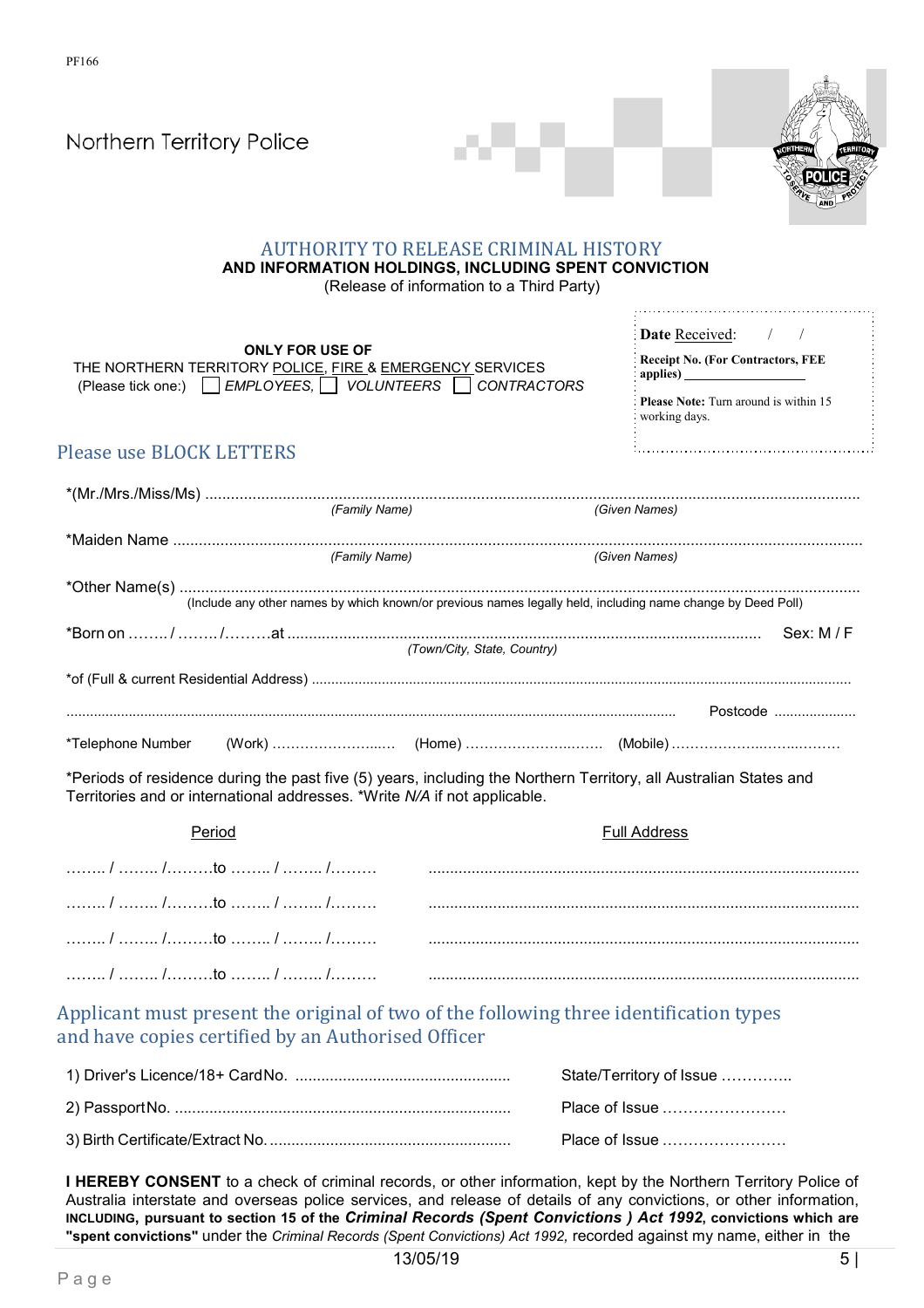Northern Territory of Australia or elsewhere.

Name and Postal Address of the Manager (NTPFES) to whom the Criminal History result is to be forwarded to:

........................................................................................................................................................................................ ........................................................................................................................................................................................

# For the purpose of (Mandatory Field)

**:** ........................................................................................................................................................ *(Position or type of work /Designation/place where work will be performed in PFES)*

........................................................................................................................................................................................ ........................................................................................................................................................................................

**AND IN SO DOING,** hereby indemnify the Northern Territory of Australia, its servants and agents against all liabilities and against all actions, suits, proceedings, claims, demands, costs, and expenses whatsoever which may be taken or made in respect of the release or use hereunder of any details of any convictions, or other information purporting to either relate to or involve me. *(See over for Privacy Statement)*

|--|--|

Authorised Officer: *(refer to the reverse page Instructions 'd' definition of Authorised Officer)*

| (Name and Designation/Rank/Reg No.) |  |
|-------------------------------------|--|
|                                     |  |
|                                     |  |

Date: …….. / …….. /………

# INSTRUCTIONS

### Please ensure that:

- (a) All details are printed clearly in ink.
- (b) All sections of the form are completed.
- (c) No wording of this form is altered in any way.
- (d) Attend a Police Station or SAFE NT Office (37 Woods Street Darwin) and produce the original documents for identification purposes. No photocopied Documents or facsimiles will be accepted.

\* **Applicant must present the original of two of the following three identification types and to be photocopied and certified as True copies by an Authorised Officer.** (Authorised Officers are NTPFES Employees and Interstate or Overseas Police Officers, or Justices of the Peace).

- 1) Driver's Licence/18+ Card
- 2) Passport
- 3) Birth Certificate /Extract
- (e) The application form is signed by the applicant in the presence of the Authorised officer.
- (f) No payment is required for NTPFES prospective employees & volunteers' applications for Criminal history check. For any further enquiries, please contact SAFE NT on Ph: (08) 8985 8985

### **Please forward the completed application form and certified copies of ID documents to:**

Manager SAFE NT (internal Courier) or PO Box 39764 Winnellie NT 0821